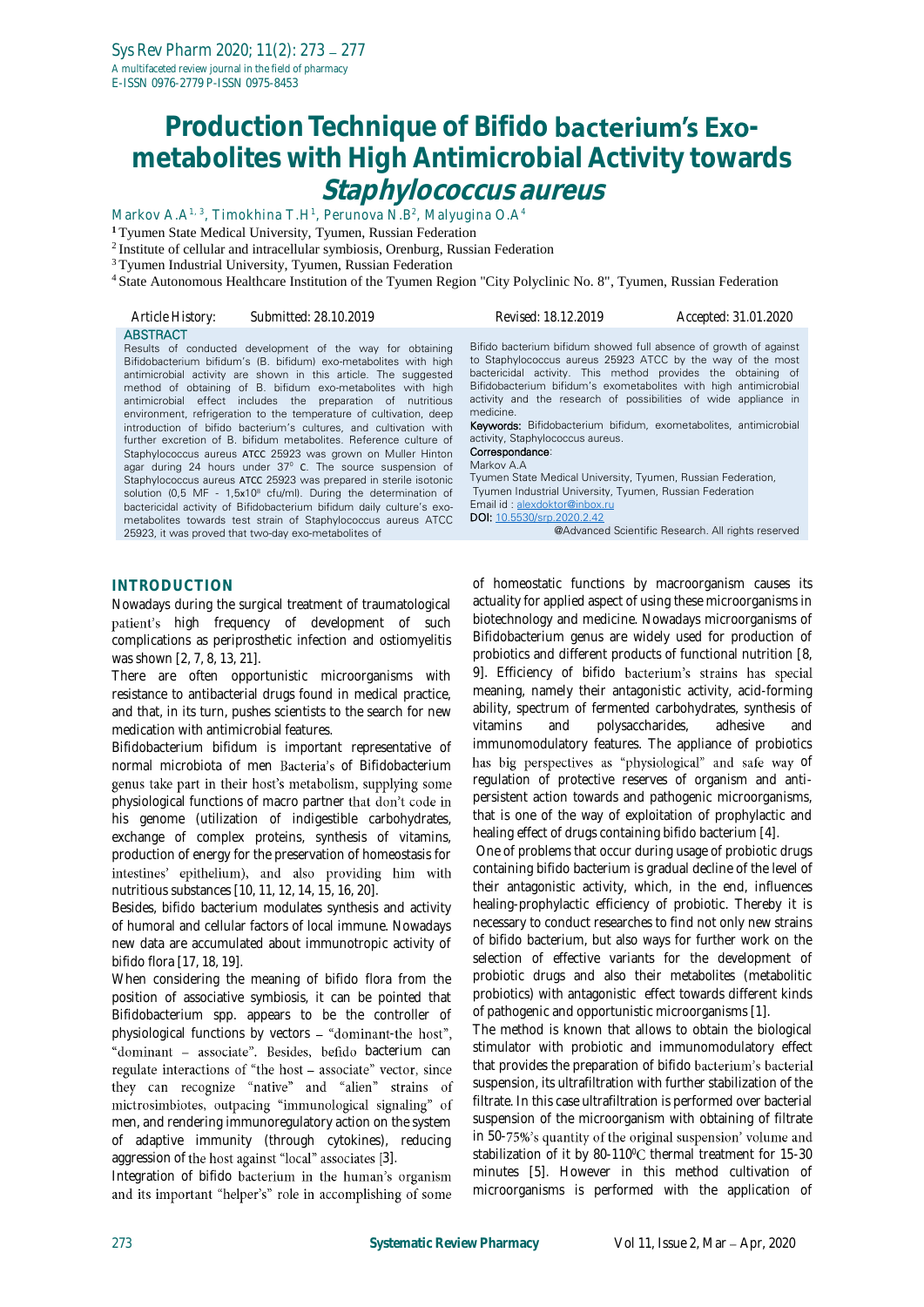regulated casein-yeast environment and addition of solutions of ammonia and glucose, which doesn't fully provide bifido bacterium with necessary factors of growth. Besides, thermal treatment keeps bio-stimulating features of the product without excluding of antimicrobial features of bifido bacterium's metabolites. Also there was described in literature the method of preparation of bacterial drug on the basis of live bifido bacterium and lacto bacterium by the way of simultaneous integration of ferment of bifido bacterium and lacto bacterium into the sterile milk, mixing and cultivation [6].

Known methods provide the growth of bifido bacterium, that has biological, antimicrobial included, activity, but with that exo-metabolites of bifido bacterium (supernatant cultural liquid), that contain antimicrobial substances, are divided from cells and are not used further.

# **GOAL**

To develop the method of obtaining of Bifido bacterium bifidum's exo-metabolites, that has high antimicrobial activity for wide application in medicine.

#### **MATERIALS AND METHODS**

The suggested method of obtaining of Bifidobacterium bifidum (B. bifidum)'s exo-metabolites with high antimicrobial effect includes the preparation of nutritious environment, refrigeration to the temperature of cultivation, deep introduction of bifidobacterium's cultures, cultivation with further excretion of B. bifidum's metabolites. For cultivation the nutritious Schaedler Broth was used (HIMEDIA, India); as clean cultures dilutions of industrial strain of B. bidium 791 (ZAO "Exopolis", Kovrov, Russia) on the basis of Schaedler Broth were added; obtained metabolites of B. bifidum were filtered through membranous bacterial filters "Millipore" (USA).

The method of obtaining of exo-metabolites was conducted as follows: Schaedler Broth was prepared by the instruction attached to commercial nutritious environment. The nutritious environment (Schaedler Broth) was sterilized by the autoclaving under  $121^{\circ}$ C (1,1 athm) during 15 minutes, frozen to the temperature of cultivation, spilled into sterile

test tubes by 9 ml. (10 tubes) and 8 ml. (10 tubes). Further workable solution of bifido bacterium was prepared. For this there was taken 1 flask of dry lyophilized "Bifidobacterium" with strain B. bifidum 791, containing 5 doses of drug (with  $1\times10^7$  of microbial cells in one dose), respectively the concentration of microbial cells was  $5\times10^7$ , which were diluted in 10 ml. of Schaedler Broth.

Test tubes were incubated in thermostat under 37°C during 24, 48, 72 and 96 hours. Further obtained cultures of B. bifidum were centrifuged under 3000 turns / minute during 30 minutes. Supernatant cultural liquid with exometabolites was taken by glass pipette and sterilized, filtering through membranous bacterial filters "Millipore" (USA).

Reference culture of Staphylococcus aureus ATCC 25923 was grown on Muller Hinton agar during 24 hours under 37<sup>0</sup> . The source suspension of Staphylococcus aureus 25923 was prepared in sterile isotonic solution (0,5  $MF - 1,5x10^8 \text{ cftt/ml}$ .

# **RESULTS AND DISCUSSION**

For the control Schaedler Broth was spilled on sterile tubes by 1,8 mln (pH 7,6). Tubes were signed  $(#1$  to  $#6)$ . The source suspension of Staphylococcus aureus (S. aureus) was thoroughly mixed and moved by 0,2 ml. in pipette into the tube #1. After thorough mixing it was transferred by new sterile measured 0,2 ml. pipette from this tube to the next et cetera up to 6 tube. At once after titration the seeding by 0,1 ml. from every was made over the yolk salt agar (YSA) for the determination of common microbial number (CMN). YSA was used as an elective differential environment for the cultivation of staphylococcus, that helped to determine the

feature of pathogenicity  $-$  the presence of lecitovitelasse. After the incubation of tubes during 24 hours under  $37^{\circ}$ C the similar seeding was made over YSA for the determination of CMN.



**Figure 1. Culture growth control against to Staphylococcus aureus 25923 ATCC (Without the influence of exo-metabolites) The initial concentration of the test strain 15 000 000 cfu/ml.**   $(1,5x10^7; 1,5x10^6; 1,5x10^5, 1,5x10^4; 1,5x10^3; 1,5x10^2$  cfu/ml)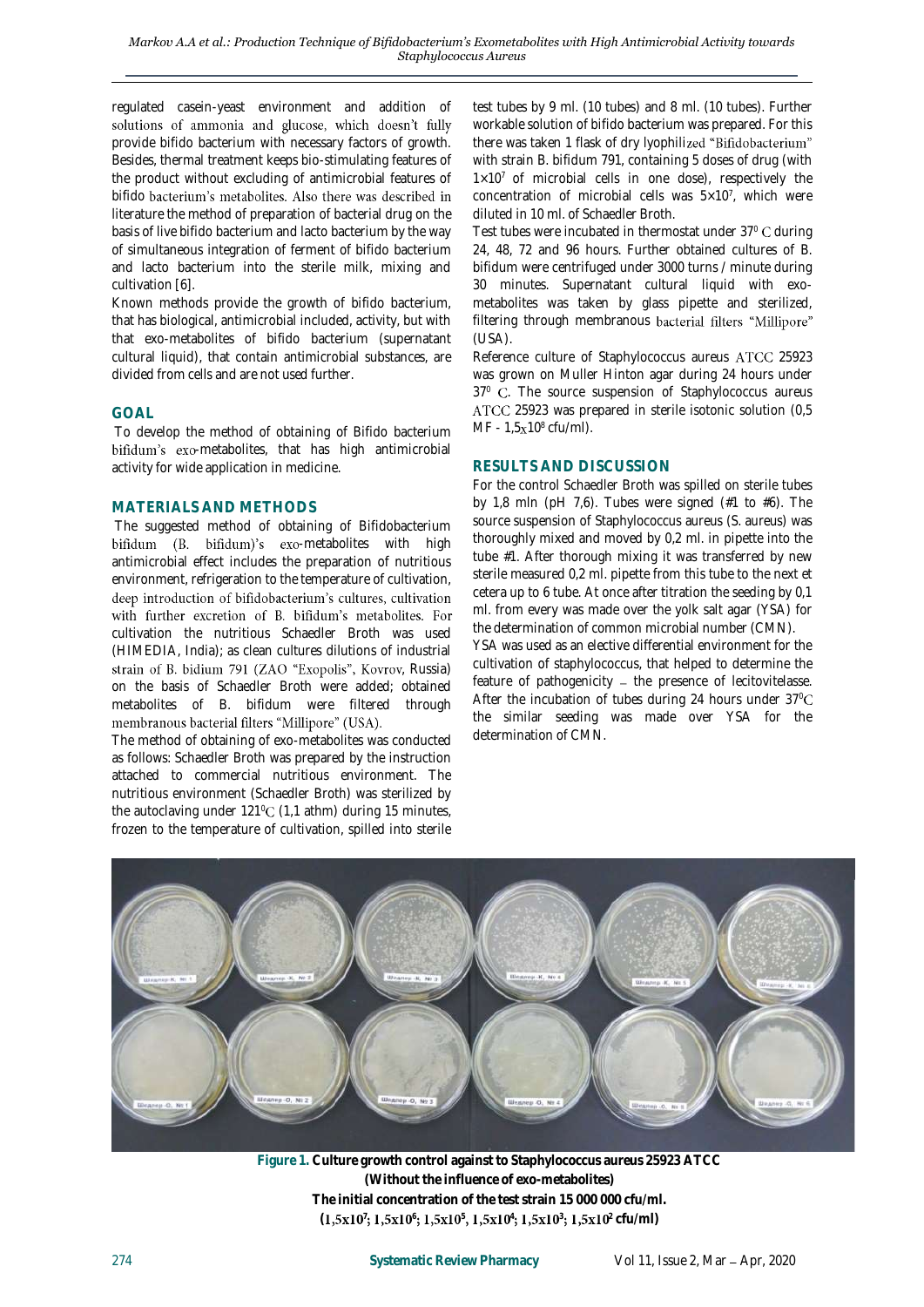During the determination of bactericidal activity of exo metabolites of daily B. bifidum's culture towards test-strain of Staphylococcus aureus ATCC 25923, pH of daily solution of B. bifidum's exo-metabolites was measured and the decrease of this indicator was registered to 6,0 in comparison with the source 7,6 of Schaedler Broth's pH. Exo-metabolites of B. bifidum were spilled by 1,8 ml. in serile tubes, which were signed from #1 to #6. The source suspension of S. aureus was thoroughly mixed and moved by 0,2 ml. in pipette into the tube #1.

After thorough mixing it was transferred by new sterile measured 0,2 ml. pipette from this tube to the next et cetera up to 6 tube. For each new dilution a new (sterile) micropipette is used. At once after titration the seeding by 0,1 ml. from every was made over the YSA for the determination of common microbial number CMN. After the incubation of tubes during 24 hours under  $37^{\circ}$ C the similar seeding was made the determination of CMN with the purpose of bactericidal effect of exo-metabolites. Result of the seeding after titration: the quantity of grown colonies corresponded to the calculated concentration of microorganisms in 1 ml.

The result of the second seeding (after incubation for 24 h.): in plates with concentration of test-strain S. aurerus  $(1,5x10^7; 1,5x10^6; 1,5x10^5$  cfu/ml.) absolute growth of microorganisms was registered, what indicted to the absence of bactericidal activity towards high concentration of teststrain. In plates with low concentration of test-strain of S. aureus  $(1, 5x10^4; 1, 5x10^3; 1, 5x10^2 \text{ cfu/ml.})$  the decrease of quantity of colonies in comparison with control seedings was marked. This fact points to the bacteriostatic and possibly bactericidal activity of daily exo-metabolites towards low concentrations.



**Figure 2. The study of the antimicrobial properties of exo-metabolites of Bifido bacterium bifidum obtained within 24 hours, against to Staphylococcus aureus 25923 ATCC. Bacteriostatic effect. (1,5 <sup>7</sup> <sup>6</sup> <sup>5</sup> <sup>4</sup> <sup>3</sup> <sup>2</sup> cfu/ml)**

The decrease of pH was registered among two-day exometabolites of B. bifidum to 4,71; thre-dat  $-$  4,67; four-day  $-$ 4,61 in comparison with the source 7,6 of Schaedler Broth's pH.

Two-day metabolites of B. bifidum showed 100% bactericidal activity towards different concentrations of teststrain of S. aureus (from  $1,5x10^7$  to  $1,5x10^2$  cfu/ml), which was confirmed by the absence of growth of microorganism's colonies in all plates; two-day B. bifidum's exo-metabolites showed 100% bactericidal activity towards test-strain of S. aureus, from the titer of  $1,5x10^6$  to  $1,5x10^2$  cfu/ml; during the titer of  $1,5x10<sup>7</sup>$  cfu/ml non-significant quantity of colonies (10-20) was registered, and that also confirmed high bactericidal activity of two-day exo-metabolites of B. bifidum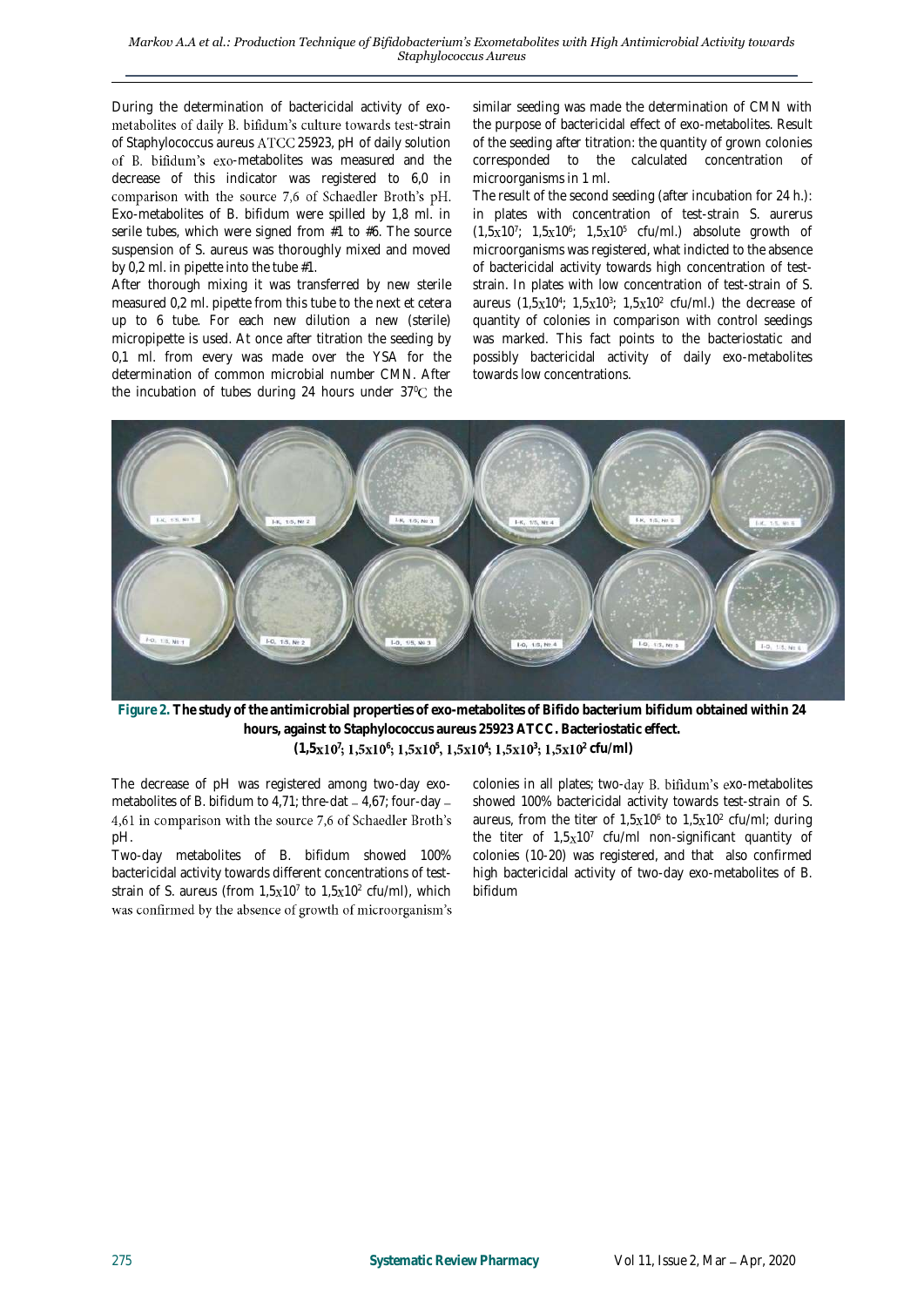*Markov A.A et al.: Production Technique of Bifidobacterium's Exometabolites with High Antimicrobial Activity towards Staphylococcus Aureus*



**Figure 3. The study of the antimicrobial properties of exo-metabolites of Bifido bacterium bifidum obtained within 48 hours, against to Staphylococcus aureus 25923 ATCC. Bactericidal effect.** 

**(1,5 <sup>7</sup> <sup>6</sup> <sup>5</sup> <sup>4</sup> <sup>3</sup> <sup>2</sup> cfu/ml)**

Three-day exo-metabolites of B. bifidum showed 100% bactericidal activity towards concentrations of test-strain S. aureus (1,5x10<sup>5</sup>, 1,5x10<sup>4</sup>; 1,5x10<sup>3</sup>; 1,5x10<sup>2</sup> cfu/ml), which was confirmed by the absence of growth of microorganism's colonies. Exo-metabolites showed relative bactericidal activity towards test-strain S. aureus in concentrations of  $1, 5x10^7, 1, 5x10^6$  cfu/ml.

Four-day exo-metabolites of B. bifidum showed 100% bactericidal activity towards concentrations of test-strain S. aureus (1,5x10<sup>5</sup>, 1,5x10<sup>4</sup>; 1,5x10<sup>3</sup>; 1,5x10<sup>2</sup> cfu/ml), which was confirmed by the absence of growth of microorganism's colonies.

Exo-metabolites showed relative bactericidal activity towards test-strain S. aureus in concentrations of  $1,5x10^6$ , 1,5x10<sup>7</sup>cfu/ml (growth of occasional colonies was evidenced, some of them were different due to smaller size, change of pigment and the lack of factor of pathogenicity - lecithinase activity).

# **CONCLUSION**

By this way, it was proved that two-day exo-metabolites of Bifido bacterium bifidum showed full absence of growth of against to Staphylococcus aureus 25923 ATCC by the way of the most bactericidal activity**.** 

This method provides the obtaining of Bifido bacterium bifidum's exo-metabolites with high antimicrobial activity and the research of possibilities of wide appliance in medicine.

# **REFERENCES**

- 1. Adlerberth I., Wold A.E. Establishment of the gutmicrobiota in Western infants. Acta. Paediatr., 2009; 98: 229-238.
- 2. Baimagambetov S.A., Balgazarov A.S., Ramazanov Z.K., Markov A.A., Ponomarev A.A., Turgumbayeva R.K. Abdikarimov M.N. Modern models of endoprostheses and periprosthetic infection. Biomedical Research (India). 2018; 29: Iss.11.
- 3. Bondarenko V.M. Stabilizing effect of metabolic antibiotic Hilac Forte towards normal microflora of intestines. Farmateka, 2005; 1 (97): 44-49.
- 4. Bukharin O.V., Perunova N.B. Symbiotic interactions of man and microorganisms. Physiology of Man. 2012; 38

(1): 128-138.

- 5. Bukharin O.V., Perunova N.B., Ivanova E.V. Bifidoflora in associative symbiosis of man. Instrument of Cellular and Intracellular symbiosis. UrO RAs. Yekaterinburg, 2014.
- 6. Cani P.D., Delzenne N.M. The role of the gut microbiota in energy metabolism and metabolic disease. Curr. Pharm. Des. 2009; 15: 1546-1558.
- 7. Markov A. Problems of the surgical treatment of patients with fractures of the proximal femur on the basis of osteoporosis. Sys. Rev. Pharm. 2019; 10(1): 143- 145.
- 8. Martens E.C., Chiang H.C., Gordon JI. Mucosal glycan foraging enhances fitness and transmission of a saccharolytic human gut bacterial symbiont. Cell Host Microbe 2008; 4: 447-457.
- 9. Martin F.P., Sprenger N., Yap I.K., Wang Y., Bibiloni R. et al. Panorganismal gut microbiome-host metabolic crosstalk. J. Proteome Res. 2009; 8: 2090-2105.
- 10. Neschislyaev L.P., Chistokhina L.P. The Mergod of obtaining of biological stimulator. Patent of RF 2224018. Publ. 20.02.2014.
- 11. Paliy O., Kenche H., Abernathy F., Michail S. Highthroughput quantitative analysis of the human intestinal microbiota with a phylogenetic microarray. Appl. Environ. Microbiol. 2009; 75: 3572-3579.
- 12. Resta S.C. Effects of probiotics and commensals on intestinal epithelial physiology: implications for nutrient handling. J. Physiol. 2009; 17: 4169-4174.
- 13. Rayner C.R., Baddour L.M., Birmingham M.C., et al. Linezolid in the treatment of osteomyelitis: results of compassionate use experience. Infection 2004; 32: 8-14.
- 14. Roy D. Bifidobacteria: friends in your food. Alimentech., 1992; 5(2): 14-17.
- 15. Sheil B., Shanahan, L. Mahony B. Probiotic Effects on Inflammatory Bowwel Disease. The Journal of Nutrition. 2007; 137: 819-824.
- 16. Shenderov B.A. Medical microbial ecology and functional nutrition. Microflora of man and animals and its functions. M.: Grant, 1998; Vol. I: 288.
- 17. Shenderov B.A. Skiba N.E. Manvelova M.A. Stepanchuk U.B. The Method of preparation of probiotoc in the basis of living bifidobacterium and